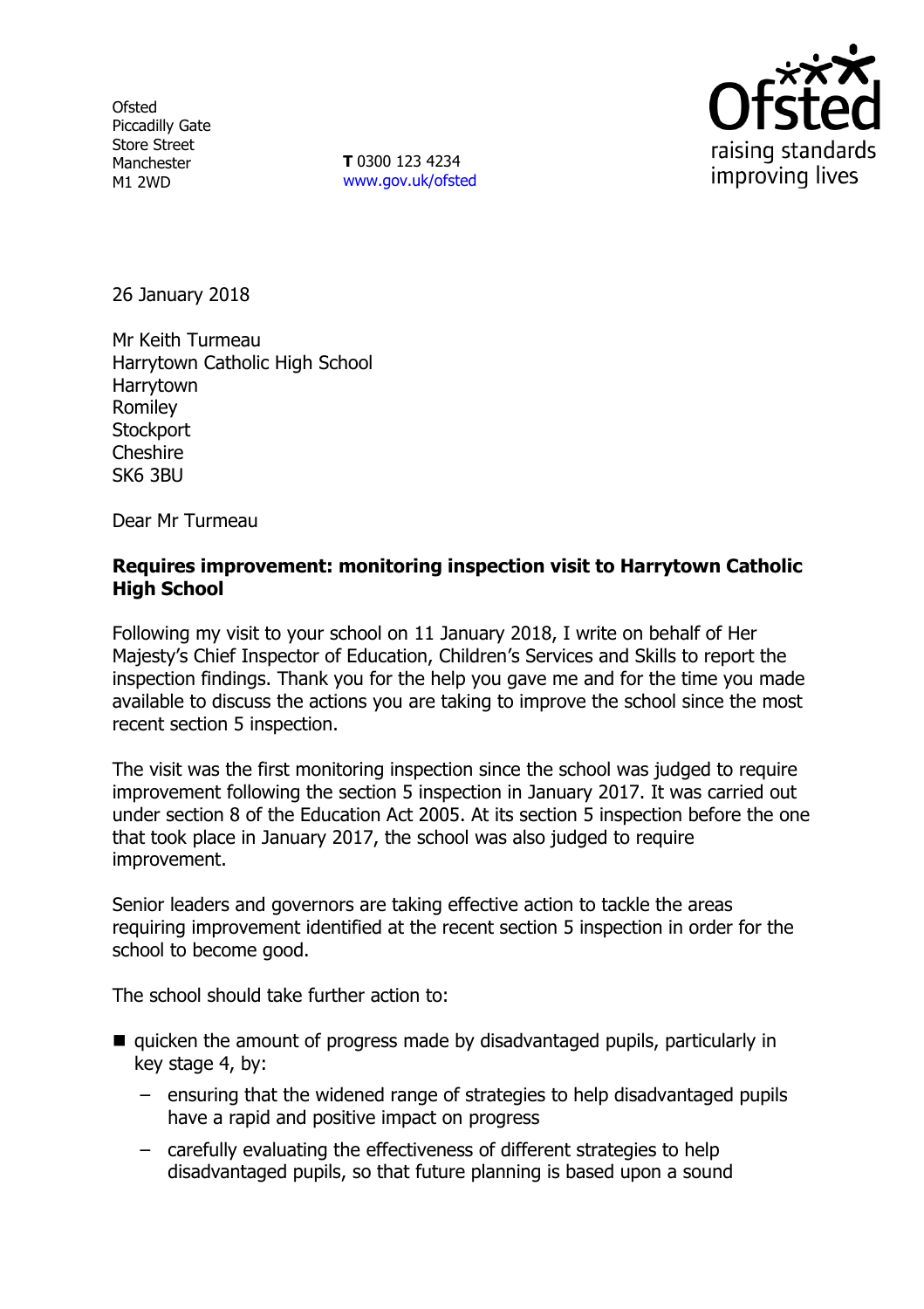

understanding of what has worked well in the past

- support pupils with low prior attainment to make faster progress across the curriculum by ensuring that teachers consistently provide these pupils with work that is carefully matched to their needs and abilities
- $\blacksquare$  reduce the variability in the quality of teaching, particularly in mathematics.

# **Evidence**

During the inspection, meetings were held with the headteacher, other senior leaders, a group of middle leaders, pupils, members of the governing body, and representatives from the local authority and diocese to discuss the actions taken since the last inspection. The school improvement plan and self-evaluation document were evaluated. I also looked closely at the school's website and scrutinised a range of documents, including those which relate to the school's use of the pupil premium. I conducted learning walks with the headteacher that looked at teaching in a range of subjects.

# **Context**

Since the previous inspection, a new chair of the governing body has been appointed from within the governing body. A number of new governors have also joined the governing body. You have changed the roles and responsibilities of senior leaders. The rapid turnover of staff has continued since the previous inspection. Eleven new teachers have joined the school during the last year, including two teachers of mathematics. A new special educational needs coordinator (SENCo) has been appointed from within the school and a new head of physical education has joined the staff. You have found it difficult to recruit teachers in certain subjects, particularly mathematics and geography. The school is currently without a business manager.

# **Main findings**

You were disappointed with the judgement at the previous inspection. However, you have used this disappointment as a catalyst for making further improvements across the school. You have encouraged all staff to question the effectiveness of everything that the school does. As a result, a great deal of change has been instigated in many areas. You have been capably supported by the governing body. Governors share your frank, open and honest evaluation of the school's effectiveness. Collectively, you do not underestimate the scale of the challenge still facing the school. Furthermore, you rightly share a recognition that the pace of change needs to quicken to build upon the improvements that have already been secured.

You were understandably pleased with the improved GCSE outcomes from the 2017 GCSE examinations. For the first time in a number of years, the overall progress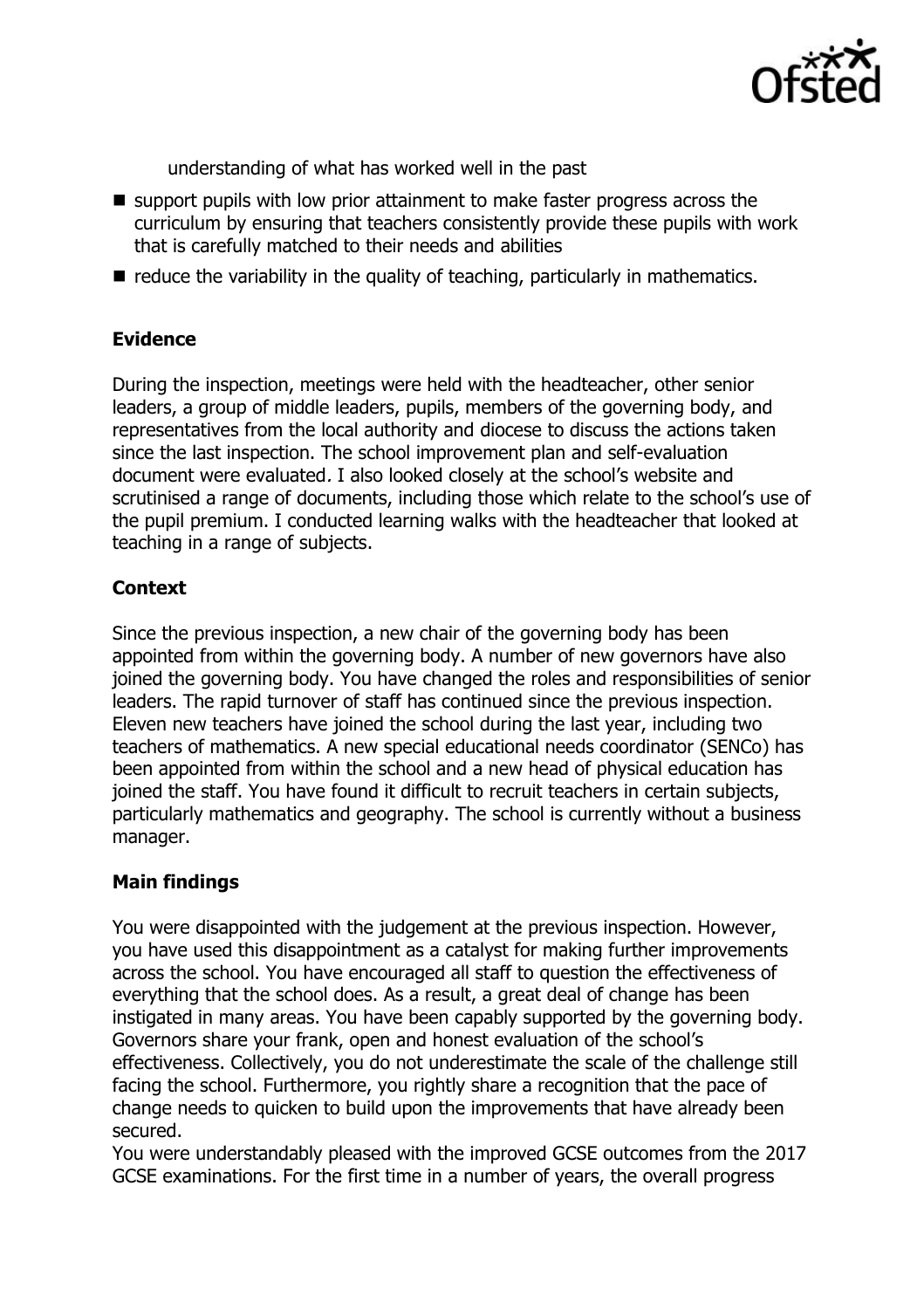

made by pupils was broadly in line with the national average. Moreover, pupils made faster progress in a number of subjects, including English, mathematics and languages. Despite this, you were alarmed by the further rapid decrease in progress made by disadvantaged pupils and those with low prior attainment. You have therefore ensured that your plans to improve the school focus sharply on those areas most needing improvement. Your plans make it clear how success will be measured and what time is allocated to implement change. To make sure that a sense of urgency underpins the school's work, you have recently introduced 'rapid action plans'. These are key documents which outline precisely what actions need to take place each half-term to secure fast improvements. You have devised plans for all key areas, such as to improve teaching in mathematics and to increase the progress made by disadvantaged pupils.

You have launched a new website since the previous inspection. The website now provides readers with access to a wealth of key information in a way that is easily understood by parents and other users. Leaders have also rationalised and simplified the school's use of data. As a result, staff and pupils now share a common understanding of what pupils' target grades mean and what evidence underpins judgements about pupils' current levels of attainment.

You recognise the importance of maintaining a relentless focus on developing the quality of teaching. You have empowered middle leaders to raise standards of teaching in their areas. For example, subject leaders have sharpened the ways in which they monitor and evaluate the quality of teaching. You have also improved the quality of training for teachers. In addition, you have refined the way that the school manages the performance of teachers. You now ensure that all staff are set targets that relate directly to the school's most pressing priorities. The way in which you monitor the quality of teaching focuses heavily on those areas identified during the previous inspection. As a result, you are confident that teachers now use questioning more effectively. Indeed, we visited several lessons in which teachers used questioning skilfully to probe and check pupils' understanding.

Teachers are becoming increasingly adept at challenging the most able pupils in lessons. These improvements were reflected in the significantly better performance of the most able pupils in the 2017 GCSE examinations. Teachers are beginning to improve the quality of teaching for pupils with low prior attainment. The new SENCo has ensured that teaching assistants are deployed more effectively to help both pupils who have special educational needs and/or disabilities, and those with low prior attainment. Despite this, teaching for lower-ability pupils is not as effective as it is for other groups. This is because teachers do not consistently provide these pupils with activities that are well suited to their abilities and needs.

You are also aware that teaching has improved more quickly in some areas than others. This reflects the significant variation that remains in the quality of pupils' outcomes across the curriculum. You have continued to challenge the teachers of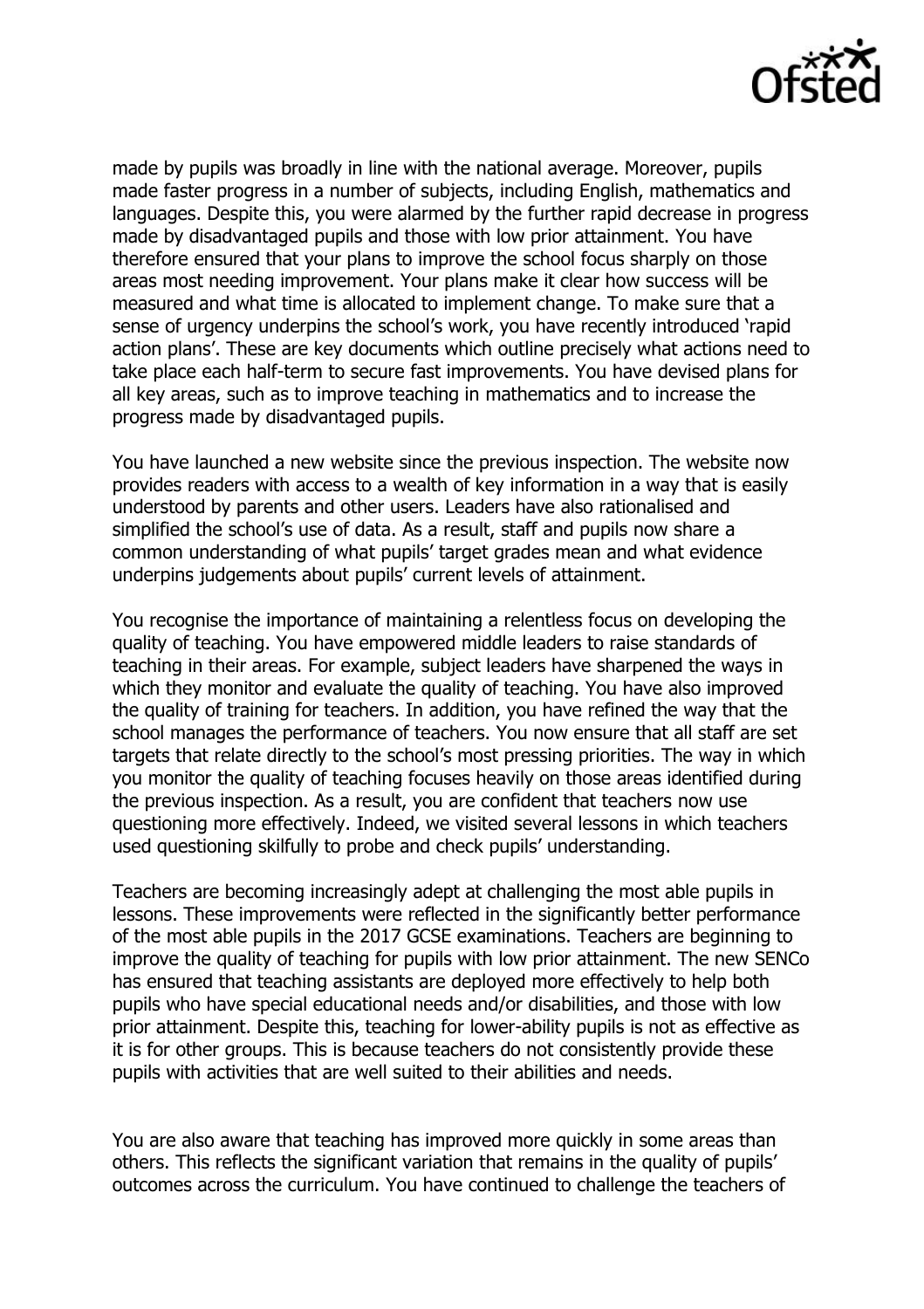

subjects that can serve their pupils better. In particular, you have challenged teachers of technology and art to do better. You are also aware that improvements to the teaching of mathematics remain fragile. This, in part, is due to the continued high turnover of staff and the reliance on supply teachers. As a result, you are acutely aware of the need to consolidate and build upon improved teaching in mathematics to ensure that all pupils benefit from effective teaching.

You fully understand that the performance of disadvantaged pupils in the 2017 GCSE examinations was unacceptably low. You have therefore broadened the scope of your strategy to improve the progress of disadvantaged pupils. Crucially, you have made sure that every member of staff is now accountable for the progress of disadvantaged pupils. Staff understand the moral imperative for rapidly improving the progress, and therefore life chances, of disadvantaged pupils. Teachers now use a wider range of strategies to accelerate the progress of the disadvantaged. For example, teachers are now very careful about where they sit these pupils within the classroom to ensure that these pupils receive the precise support they need. Teachers have also increased the frequency of parental communication and ensured that greater attention is paid to checking the understanding of these pupils. As a result of this work, disadvantaged pupils are beginning to make faster progress, particularly in key stage 3.

Despite these efforts, differences in the attainment, progress and attendance of disadvantaged pupils compared to others remain wide. Leaders' evaluation of the 2016/17 pupil premium strategy is vague and imprecise. Leaders have not carefully measured the impact of different interventions to help the disadvantaged. As a result, plans for the current year are not based upon a sound understanding of what has worked well in the past.

### **External support**

The diocese and local authority have worked closely and effectively to ensure that the school has continued to receive appropriate and timely support. In particular, they have continued to enlist the support of leaders from the Laurus Trust and the Loreto Teaching School. This support has been wide and varied. However, the most intense support has been focused on the development of teaching in mathematics. This support has helped to improve teaching in mathematics, which led to modest improvements in the 2017 GCSE results. You have used the external review of the school's use of the pupil premium as a springboard for developing the breadth of your approach to improving provision for disadvantaged pupils.

I am copying this letter to the chair of the governing body, the director of education for the Diocese of Shrewsbury, the regional schools commissioner and the director of children's services for Stockport. This letter will be published on the Ofsted website.